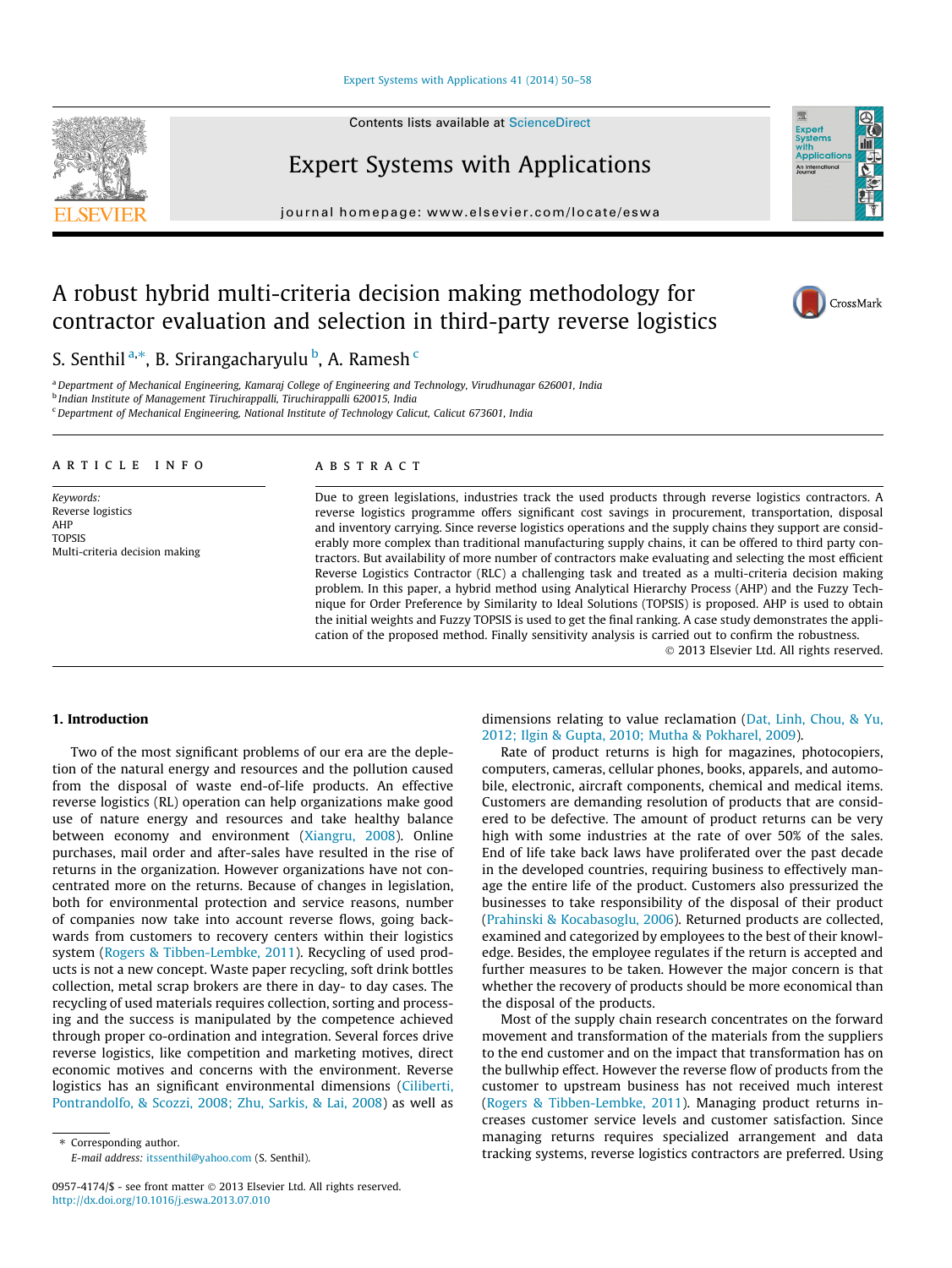reverse logistics contractor (RLC), the companies strengthen the core competencies with significant benefits like reducing the logistics and operating risks. While outsourcing, it is necessary to have a reliable RLC. RLC offers value added services such as repackaging and relabeling. Decision making problem for selecting the RLC has been receiving much attention recently. The presence of multiple criteria and the opinion from the decision maker will increase the complexity of the selection.

The remainder of this paper is organized as follows. Section 2 presents the literature review. Section 3 describes the problem and in Section 4, the proposed methodology is given. Application of the model to case study is given in Section 5. The result of the sensitivity analysis is given in section 6.Concluding remarks are given in Section 7.

#### 2. Literature review

Reverse logistics is a relatively new topic and it is in the exploration. A complete supply chain should include both forward logistics and reverse logistics. Forward logistics operations also subsequently increase the reverse logistics activities and thus it plays an important role in the organization success [\(Govindan,](#page--1-0) [Palaniappan, Zhu, & Kannan, 2012](#page--1-0)). Majority of the studies on the reverse logistics focused on facility location, resource allocation, flows, and network design. A pricing decisions model for a fuzzy closed-loop supply chain with retail competition in the marketplace was considered by [Wei and Zhao \(2011\).](#page--1-0) Delphi method is applied to differentiate the criteria for evaluating traditional suppliers and green suppliers ([Lee, Gen, & Rhee, 2009; Liu & Wang,](#page--1-0) [2009](#page--1-0)). A mathematical programming model which minimizes the total processing cost of multiple types of waste electrical and electronic products was presented by [Dat et al. \(2012\)](#page--1-0). [Efendigil, Onut,](#page--1-0) [and Kongar \(2008\)](#page--1-0) used artificial neural network and fuzzy AHP to select the third party logistics provider in the presence of vagueness. [Pochampally and Gupta \(2008\)](#page--1-0) used fuzzy AHP in a reverse supply chain to select the most economical product to be reprocessed and identified the potential recovery facilities. A closely related methodology, analytic network process (ANP) was used by [Ravi, Shankar, and Tiwari \(2005\)](#page--1-0) to evaluate alternatives for endof-life computers, connecting diverse factors including financial, non-financial factors and tangible, intangible factors.

A QFD based framework which integrated analytic network process and the goal programming models was presented by [Büyüköz](#page--1-0)[kan and Berkol \(2011\).](#page--1-0) Also [Büyüközkan and Cifci \(2012\)](#page--1-0) proposed a hybrid fuzzy multi-criteria decision making model which assisted in evaluating green suppliers. [Barker and Zabinsky \(2011\)](#page--1-0) presented a model using AHP that establishes preferences among eight alternative network configurations, considering various flow processes. [Pishvaee, Torabi, and Razmi \(2012\)](#page--1-0) developed a new hybrid credibility based fuzzy mathematical programming for green logistics network design. In the work done by [Lee et al. \(2009\)](#page--1-0) genetic algorithm is used for solving a three stage reverse logistics network model for minimizing the total cost. [Kannan and Murug](#page--1-0)[esan \(2011\)](#page--1-0) used fuzzy extent analysis for selecting third-party reverse logistics provider for the battery industry. [Azadi and Saen](#page--1-0) [\(2011\)](#page--1-0) proposed a chance-constrained data envelopment analysis for selection in the presence of dual role factors. [Zhi-Hong and](#page--1-0) [Qiang \(2009\)](#page--1-0) proposed a grey comprehensive model based on AHP and grey relational analysis for the selection of RL providers. [Meade and Sarkis \(2002\)](#page--1-0) proposed ANP model for the reverse logistics provider selection. However the number of pairwise comparison required could become cumbersome.

Based on the above literature, it is quite clear that very few studies have addressed the selection of RLC in the case of plastic recycling. Besides, sensitivity analysis was not carried out in any

of the literature. Many industries have no suitable method to evaluate and select third-party reverse logistics providers. Hence, there is a necessity for a straightforward, organized and rational scientific method to direct user organizations to taking a proper decision.

#### 3. Problem definition

Since RL takes many steps to process the returns it can be given to third party contractors to manage outbound logistics. By outsourcing reverse logistics activities, the organizations can concentrate on their core business operation. Third party reverse logistics contractor will compete with each other in specific areas like price, quality and credit. Since the third party reverse logistics contractor is using his latest technology and resource sharing advantages, uncertainty of recovery may be reduced .The majority of US industry appears to have negative experiences with outsourcing ([Liou,](#page--1-0) [Wang, Hsu, & Yin, 2011\)](#page--1-0). This negative experience might be the result of the lack of comprehensive evaluation to discover the best candidates for outsourcing. This paper presents a case study from a company in a plastic industry which aims to show how it may choose a third party logistics contractor (RLC). Selecting the most efficient reverse logistics contractors from n number of contractors is a complicated and time consuming task which is considered as multi-criteria decision making problem. Selection process is as shown in the Fig. 1. To select the RLC, the industry should identify the criteria and the sub criteria.

The first step in the selection process is to develop a team of persons who have got knowledge and experience in logistics activities. The team should have members from all functional areas within the organization. The relevant criteria for the selection of a contractor, which are widely discussed in the literature, are pre-sented in [Table 1.](#page--1-0) The decision makers use the linguistic assessment to rate the criteria and the alternatives. Based on the literature survey and with the validation of industrial experts, possible evaluation criteria were defined and given in [Table 1.](#page--1-0)

#### 4. Proposed methodology

In this paper, a hybrid methodology based on Analytical Hierarchy Process (AHP) and Technique for Order Preference by Similarity to Ideal Solution (TOPSIS) under fuzzy environment is presented. The weights of criteria are considered by applying the AHP method. The Fuzzy TOPSIS method is applied to get the final ranking. Although AHP is a decision-making methodology in itself, its ability to get exact ratio scale measurements and combine them across multiple criteria has led to AHP applications in conjunction with many other decisions support tool and methodologies. Uncertainty and imprecision is handled with linguistic values parameterized by the triangular fuzzy number. The main reason for choosing this hybrid methodology for selecting the reverse logistics contractor is due to its suitability in offering solutions in a complex



Fig. 1. RLC selection process.